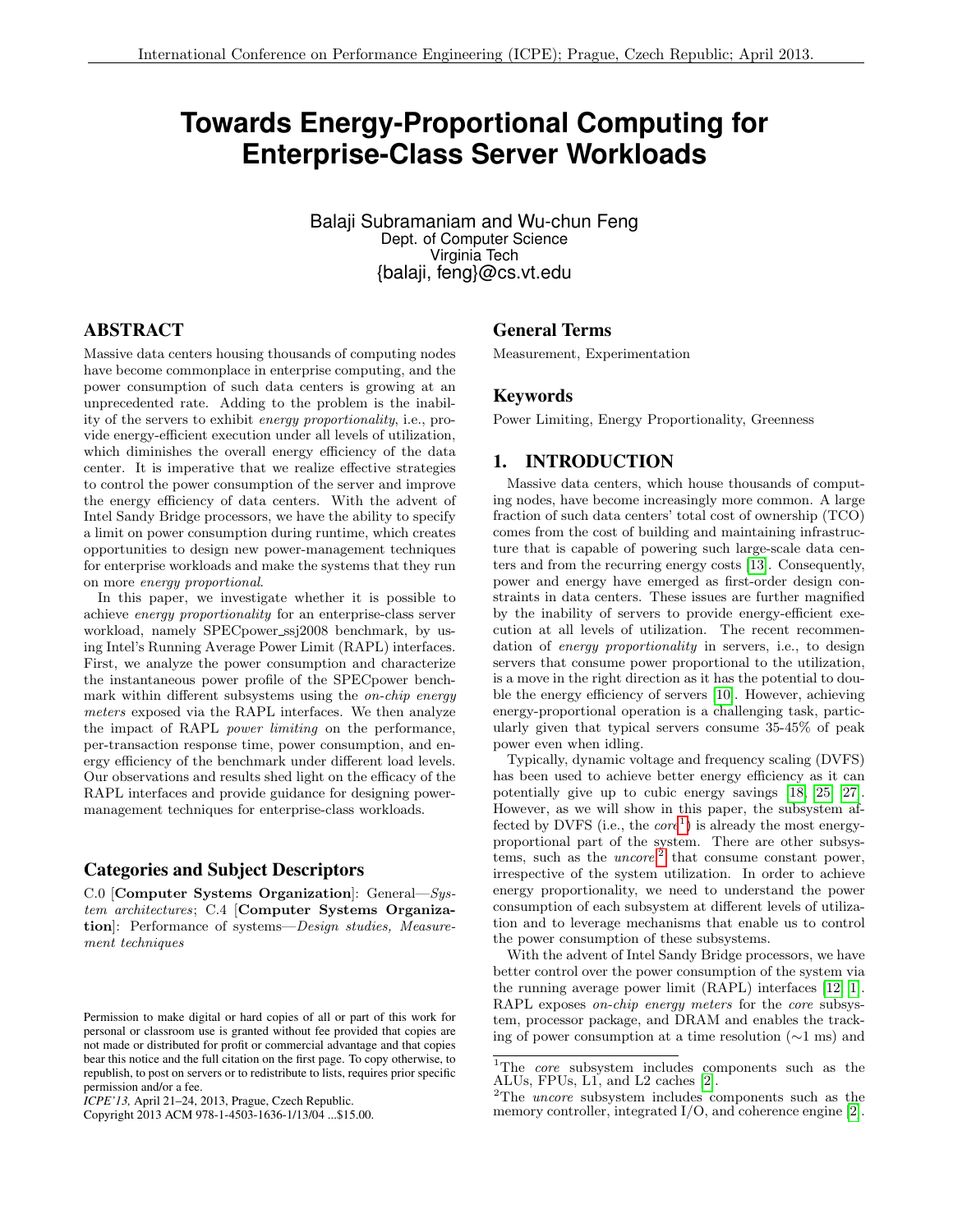system-level granularity that was not possible before. Moreover, it facilitates deterministic control over the power consumption of subsystems through *power-limiting* interfaces. These interfaces allow a user to specify a power bound and a time window over which the bound should be maintained. While this hardware-enforced power limiting is an appealing option, the impact of power limiting on the performance, power, and energy efficiency of enterprise-class server workloads is still not well understood and remains an active area of research.

In this paper, we investigate whether it is possible to achieve energy-proportional operation for an enterprise-class server workload, namely the SPECpower\_ssj2008 benchmark (henceforth referred to as SPECpower) by using the RAPL interfaces. To this end, this paper makes the following contributions:

- Insights into the mechanisms of power management for enterprise-class server workloads using the RAPL interfaces via an analysis of the SPECpower benchmark by calibrating its input parameters.
- A rigorous quantification of the energy proportionality of each subsystem within a server node via an analysis of power-consumption profiles of the different subsystems when running SPECpower at different load levels.
- The identification of system activity based on performance counter traces that strongly correlates with subsystem-level power consumption captured via the RAPL interfaces.
- An analysis and characterization of the instantaneouspower profiles at different load levels of SPECpower to understand the time resolution at which power limiting should be applied.
- Empirical results on the impact of RAPL power limiting on power, performance, per-transaction response time, and energy efficiency.

Through our contributions, we make the following observations and conclusions on the power management of the SPECpower benchmark using RAPL interfaces. First, the core is the most energy-proportional subsystem and the uncore is the least. Second, there is the opportunity for limiting the power consumption of the core and processor package subsystems at a resolution less than 50 ms for different configurations of SPECpower. Third, as the load level increases, the ability to limit the power consumption at the DRAM-level decreases. Fourth, power limiting at the level of the core subsystem is the best option for improving energy efficiency and achieving energy proportionality. Fifth, even when power limiting at the processor package-level, most of the power savings comes from the core subsystem. Sixth, better power-management mechanisms are required to achieve energy proportionality at the uncore subsystemlevel. Seventh, though we were not able to achieve energy proportionality at the full system level, i.e., entire compute node, we show that energy-proportional operation is possible at the granularity of subsystems over which we have control via RAPL power limiting (i.e., core subsystem, processor package, and DRAM).

The rest of the paper is organized as follows. In Section [2,](#page-1-0) we present the details of the SPECpower benchmark and Intel RAPL interfaces. Section [3](#page-2-0) describes our analysis and characterization of average and instantaneous power consumption of all subsystems at different load levels in SPECpower and the observations from these experiments. Next, in Section [4,](#page-7-0) we limit the power consumption of SPECpower within different subsystems and present the impact of power limiting on power, performance, and energy efficiency. In Section [5,](#page-10-0) we describe the related work, and we conclude in Section [6.](#page-10-1)

## <span id="page-1-0"></span>2. BACKGROUND

In this section, we provide an overview of the SPECpower benchmark and its design as well as details into its configurable parameters. We then present the control and capabilities exposed by Intel's RAPL interfaces.

#### 2.1 Overview of SPECpower Benchmark

SPECpower [\[4\]](#page-11-8) is an industry-standard benchmark that measures both the power and performance of a server node. The benchmark mimics a server-side Java transaction processing application and is based on the SPECjbb2005 benchmark [\[3\]](#page-11-9). It stresses the CPU, caches, and memory hierarchy and tests the implementations of the Java virtual machine (JVM), just-in-time (JIT) compiler, garbage collection, and threads. The benchmark requires two systems: (1) the system under test or SUT and (2) the control and collection system (CCS) [\[6\]](#page-11-10) with communication between the systems established via Ethernet [\[7\]](#page-11-11).<sup>[3](#page-1-1)</sup> The SUT runs the workload and is connected to a power meter. The power meter, in turn, is connected to the CCS. The CCS collects the performance and power data passed to it by the SUT and power meter, respectively.

The SPECpower benchmark is designed to produce consistent and repeatable performance and power measurements. It executes different type of transactions and the transactions are grouped together in batches for scheduling purposes. Each load-level is achieved by controlling delay between the arrival of batches.

More specifically, the SPECpower benchmark is a graduated workload, i.e., it runs the workload at different loadlevels and reports the power and performance at each loadlevel [\[9\]](#page-11-12). The benchmark starts with a calibration phase, which determines the maximum throughput. The calibrated throughput is set as the throughput target for 100% loadlevel. The throughput target for the rest of the load-levels is calculated as a percentage of the throughput target for 100% load-level. For example, if the throughput target for 100% load-level is 100,000, then the target for 70% load-level is 70,000,  $40\%$  is 40,000 and so on. The throughput is measured in server-side Java operations per second (ssj\_ops).

The benchmark supports a set of configurable parameters.[4](#page-1-2) For example, the maximum target throughput and the batch size can be manually configured. We refer the reader to [\[8\]](#page-11-13) for further information on configurable parameters. The flexibility, coupled with the consistency and repeatability of SPECpower, allows us to evaluate the applicability of newer power-management interfaces, such as RAPL, to enterprise-class server workloads.

<span id="page-1-2"></span><span id="page-1-1"></span><sup>3</sup>SUT and CCS can be the same system. Communication is established via Ethernet only if the systems are different. <sup>4</sup>Only a subset of these parameters can be changed for compliant runs.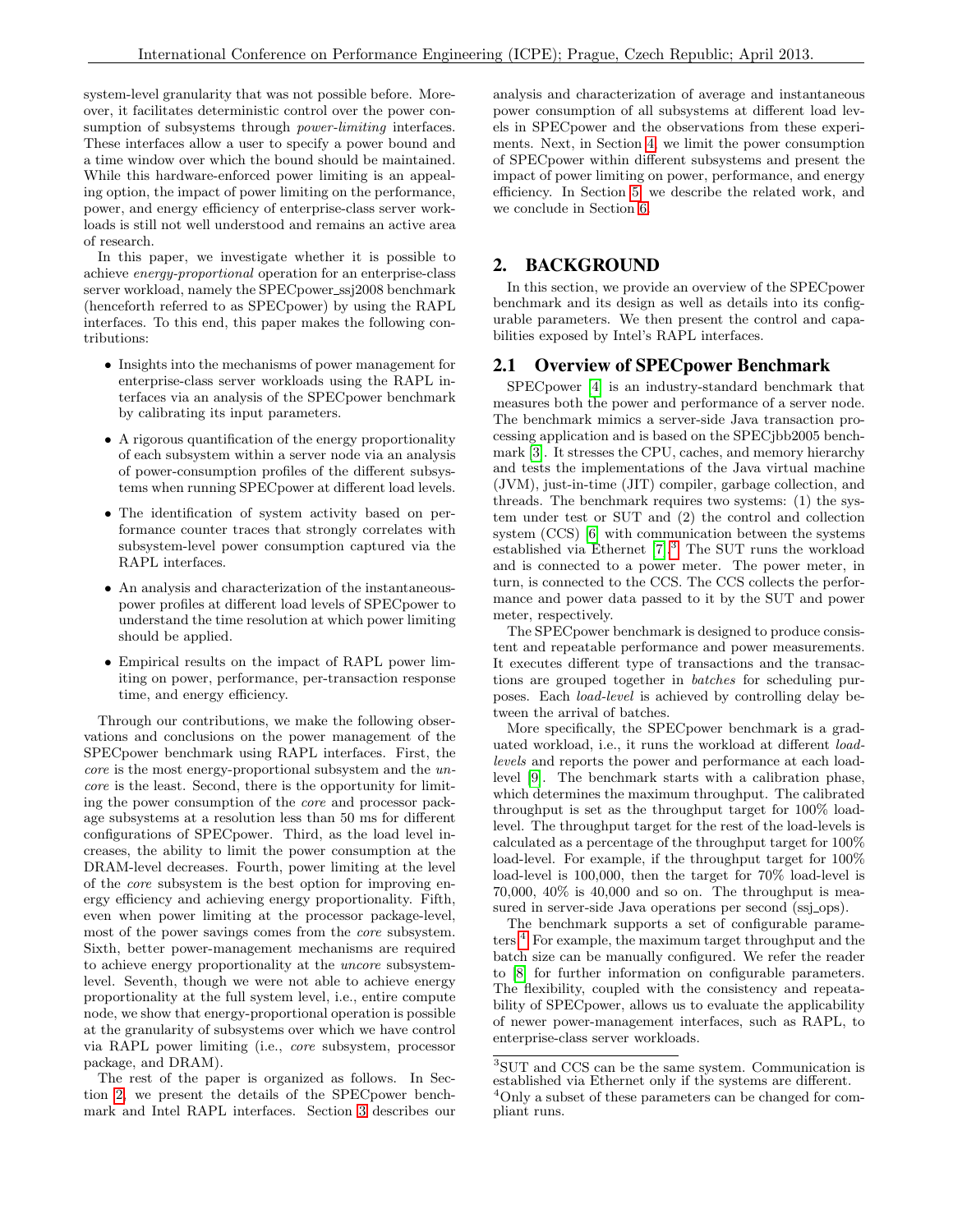## 2.2 Intel's Running Average Power Limit (RAPL) Interfaces

RAPL was introduced in Intel Sandy Bridge processors. The RAPL interfaces provide mechanisms to enforce power consumption limits on a specific subsystem. The only official documentation available for these interfaces is section 14.7 of the Intel software developer's manual [\[1\]](#page-11-6). Our experiments deal only with the Sandy Bridge server platforms.

The RAPL interfaces can be programmed using the modelspecific registers (MSRs). MSRs are used for performance monitoring and controlling hardware functions. These registers can be accessed using two instructions: (1) rdmsr, short for "read model-specific registers" and (2) wrmsr, short for "write model-specific registers." The msr kernel module can be used for accessing MSRs from user space in Linux environments. When loaded, the msr module exposes a file interface at  $/dev/cpu/x/msr$ . This file interface can be used to read from or write to any MSR on that CPU.

According to the Intel documentation, RAPL interfaces operate at the granularity of a processor socket. The server platforms provide control over three domains (i.e., subsys-tems):<sup>[5](#page-2-1)</sup> (1) package (PKG), (2) power plane  $0$  (PP0), and (3) DRAM. We expect PKG, PP0 and DRAM to represent the processor package (or socket), the core subsystem, and memory DIMMs associated with that socket, respectively. The *MSR\_RAPL\_POWER\_UNIT* register contains the units for specifying time, power, and energy, and the values are architecture-specific. For example, our testbed requires and reports time, power, and energy at increments of 976 microseconds, 0.125 watts, and 15.3 microjoules, respectively. Each domain consists of its own set of RAPL MSR interfaces. On a server platform, RAPL exposes four capabilities:

- 1. Power limiting Interface to enforce limits on power consumption.
- 2. Energy metering Interface reporting actual energy usage information.
- 3. Performance status Interface reporting performance impact due to power limit.
- 4. Power information Interface which provides value range for control attributes associated with power limiting.

#### *2.2.1 Power Limiting*

RAPL maintains an average power limit over a sliding window instead of enforcing strict limits on the instantaneous power. The advantage of having an average power limit is that if the average performance requirement is within the specified power limits the workload will not incur any performance degradation even if the performance requirement well exceeds the power limit over short bursts of time. The user has to provide a power bound and a time window in which the limit has to be maintained. Each RAPL domain exposes a MSR which is used for programming these values. The PKG domain provides two power limits and associated time window for finer control over the workload performance whereas other domains provide only one power

<span id="page-2-2"></span>Table 1: Per-Socket Parameter Range (MTW  $=$  Maximum Time Window, Max $P =$  Maximum Power,  $MinP = Minimum Power$ ). Multiply by 2 for Full Two-Socket System.

| Domain/Range | MTW        | MaxP        | MinP     |
|--------------|------------|-------------|----------|
| Package      | $45.89$ ms | $180$ watts | 51 watts |
| DRAM         | $39.06$ ms | 75 watts    | 15 watts |

limit. The interface provides a clamping ability, which when enabled, allows the processor to go below an OS-requested P-state.

#### *2.2.2 Energy Metering*

Each domain exposes a MSR interface that reports the energy consumed by that domain. On a server platform, we expect the that (1) energy( $PKG$ ) = energy consumed by the processor package, (2) energy(PP0) = energy consumed by the core subsystem, and (3) energy(uncore subsystem) =  $energy(PKG) - energy(PPO).$ 

#### *2.2.3 Performance Status*

This MSR interface reports the total time for which each domain was throttled (i.e., functioning below the OS-requested P-state) due to the enforced power limit. This information will be useful in understanding the effects of power limiting on a particular workload.

#### <span id="page-2-3"></span>*2.2.4 Power Information*

The PKG and DRAM domains expose a MSR interface that provides information on the ranges of values that can be specified for a particular RAPL domain for limiting its power consumption. This includes maximum time window, maximum power, and minimum power. The range of persocket values on our experimental platform is given in Table [1.](#page-2-2)

# <span id="page-2-0"></span>3. AN ANALYSIS OF POWER CONSUMP-TION FOR SPECPOWER

In this section, we characterize the power consumption of the SPECpower benchmark and analyze energy proportionality from the perspective of the entire system as well as each RAPL domain. We then analyze performance counter traces to understand the trends seen in power consumption. Finally, we present our characterization of the instantaneous power profile of SPECpower and provide insights into the time window used for limiting the power consumption of the benchmark under different configurations.

We will also show the following: (1) the most and least energy-proportional subsystems are the core (PP0) and the uncore (Package-PP0), respectively,  $(2)$  there is ample opportunity to limit the power consumption of SPECpower at different load-levels below the 50-ms resolution for the package and PP0 domains, and (3) there is little opportunity to limit the power consumption at the DRAM-level as the load-level increases.

#### 3.1 Experimental Setup

The SUT for our experiments is an Intel Xeon E5-2665 processor (Intel Romley-EP). The node has two such processors for a total of 16 cores and 32 cores when hyperthreading is ON, as in our experiments. It has 256 GB of

<span id="page-2-1"></span><sup>&</sup>lt;sup>5</sup>Note: We use RAPL domain and subsystem interchangeably in rest of the paper.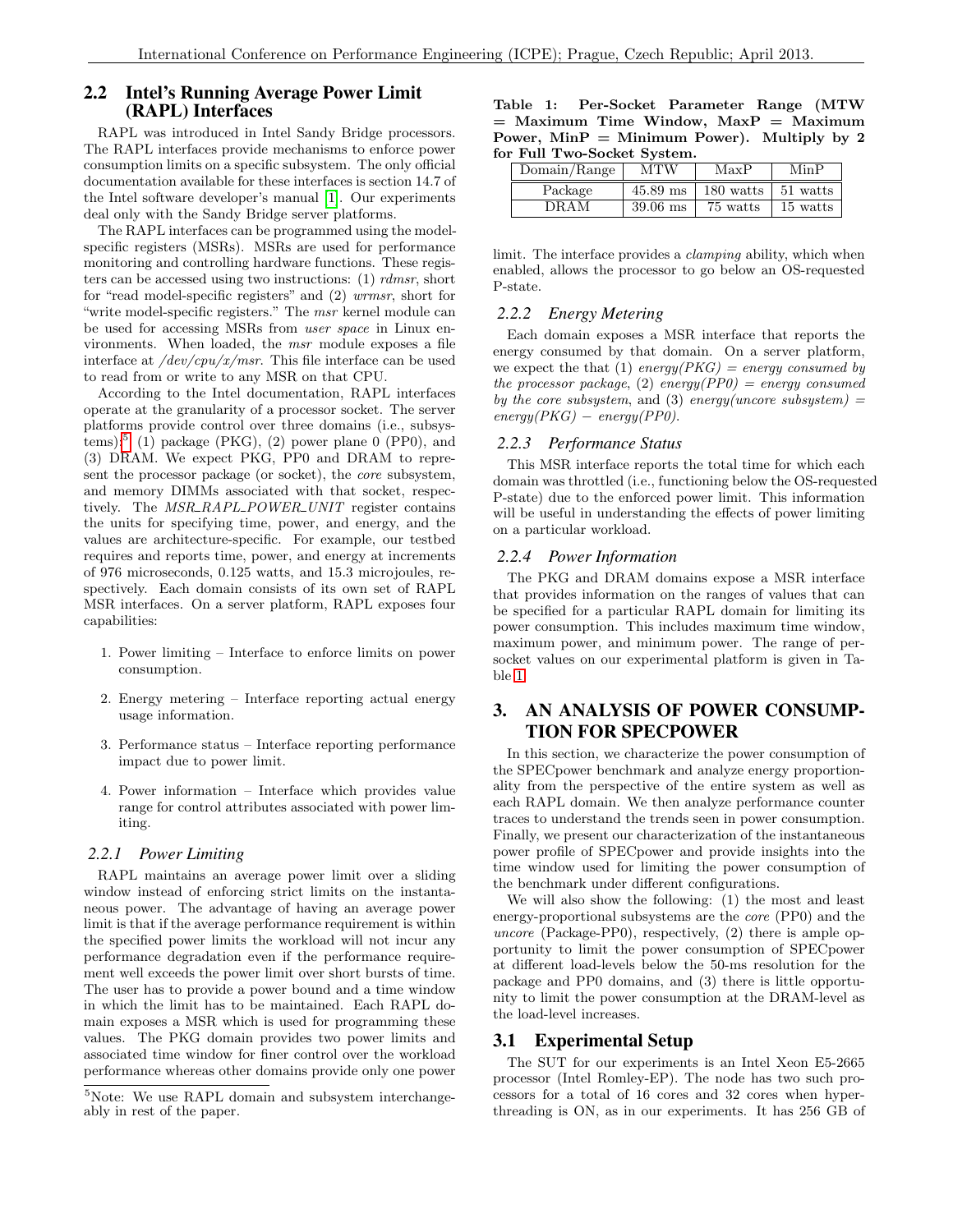| Last-level cache references/second (LLCR)                | Last-level cache misses/second (LLCM)                      |  |
|----------------------------------------------------------|------------------------------------------------------------|--|
| Instructions retire/second (IR)                          | Unhalted core clock cycles (UC)                            |  |
| Number of offcore outstanding reads/second (NOUT)        | Cycles in which there was one or offcore outstanding reads |  |
|                                                          | (COUT)                                                     |  |
| Misses in DTLB loads that cause a page walk/second (DTL- | Misses in DTLB stores that cause a page walk/second        |  |
| BLM)                                                     | (DTLBSM)                                                   |  |
| Cycles spent in page walks due to DTLB load misses (DTL- | Cycles spent in page walks due to DTLB store misses        |  |
| BLC)                                                     | (DTLBSC)                                                   |  |
| Misses in ITLB that cause a page walk/second (ITLBM)     | Cycles spent in page walks due to ITLB misses (ITLBC)      |  |

<span id="page-3-2"></span>Table 2: Performance Counters Used

memory and runs a Linux kernel version 3.2.0. The CCS has an Intel Xeon E5405 processor with 8 cores and 8 GB of RAM. The CCS runs a Linux kernel version 2.6.32. The CCS and SUT were connected through a gigabit Ethernet network. To measure power, we used a Yokogawa WT210 power meter.



<span id="page-3-0"></span>Figure 1: Illustration of Energy Proportionality Gap

We used all the cores in SUT for our experiments. Eight warehouses with four threads for each warehouse were used as the configuration for SPECpower. The four threads in each warehouse were pinned to two adjacent physical cores on the SUT using numactl. In order to provide consistent performance results throughout our experiments, we configured the *input.load\_level.target\_max\_throughput* parameter to achieve the same performance for each run. It was set to 115,375 ssj\_ops for each warehouse for a total of  $923,000$ ssj ops for the entire run. In all our experiments, 100% load-level corresponds to 923,000 ssj\_ops. This value was determined by averaging 10 calibration runs.

We changed the runtime for each load-level to 120 seconds using the *input.load\_level.length\_seconds* parameter and the pre- and post-measurement interval to 15 seconds in order to reduce the total runtime of the benchmark. On average, our testbed consumes 117 watts at idle and 314 watts at 100% load-level of SPECpower. We would like to stress that the system consumes 37.2% of peak power when idling.

## 3.2 Energy Proportionality Metric

As discussed earlier, we are interested in analyzing the energy proportionality of the system. The deviation of the power curve of the system from the ideal power curve is of particular interest to us. To illustrate with an example, Figure [1](#page-3-0) shows the average power consumed by the testbed at each workload and the hypothetical/ideal energy proportional power curve for the system. The red shaded region is the deviation of interest. Henceforth, this area will be referred to as energy proportionality gap (EPG). We quantify the EPG using the EP metric. The EP metric is calculated as one minus the ratio of EPG (the red region in the figure) and the area under the ideal curve [\[26\]](#page-11-14). A value of 1 for the metric represents an ideal energy-proportional system. A value of 0 represents a system that consumes a constant amount of power irrespective of the percentage of load-level. In our discussions, we determine the metric by calculating the area under curves. In particular, we calculate the area under the curve as the sum of areas of rectangles.

#### 3.3 Analysis of Subsystem-Level Power Consumption

In this section, we present the details on the power consumption of SPECpower at a subsystem-level. We were able to profile the benchmark at a granularity that has not been possible until the advent of Intel Sandy Bridge by using the on-chip energy meters exposed by the RAPL interfaces. Our results provide insights into the energy proportionality of a system as a whole as well as at the RAPL domain-level. We also present the details of the power consumed using different batching sizes. Batching queries to exploit and create opportunities for power management is a well-researched area [\[21\]](#page-11-15). The number of transactions in each batch scheduled of the SPECpower benchmark is calibrated using the  $input.scheduler.batch\_size$  input parameter. We use four different batching sizes (i.e, 1,000, 5,000, 7,500 and 10,000) in each of our experiments.

#### *3.3.1 Methodology*

We used the energy meters exposed in each RAPL domain to determine the power dissipated in each domain. In all our results, we report the average power<sup>[6](#page-3-1)</sup> over five runs for the domain-level power consumption. For full-system power measurement, we have followed the power measurement methodology specified and developed by the SPEC organization for the SPECpower benchmark [\[5\]](#page-11-16). We also collected specific performance counter data that correspond to RAPL domain power and full system power in order to deliver more insights into the power profile of SPECpower. Table [2](#page-3-2) shows the list of performance counters we profiled. We determined these performance counters based on previous work [\[23,](#page-11-17) [15\]](#page-11-18), and we use newer ones that might have effects on the power curve of the system.

Because we have access to energy meters at different RAPL domains, we are also interested in finding the performance

<span id="page-3-1"></span> $6A$ verage power is calculated as (initial energy reading - final energy reading)/time.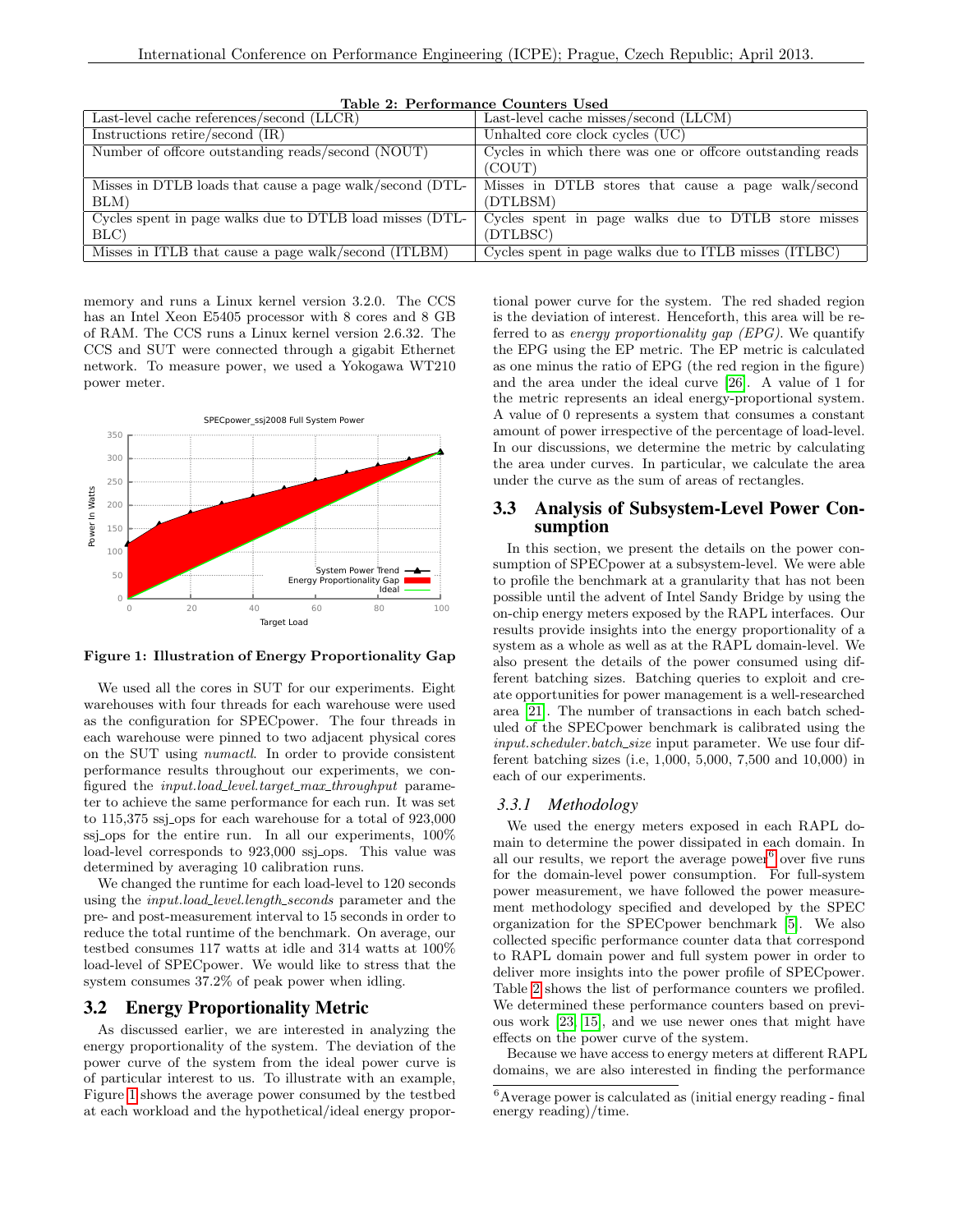

<span id="page-4-0"></span>Figure 2: Power Profiles – Left:Full System, Right:Package. Both power trends are similar indicating a strong correlation between full system and package power consumption.



<span id="page-4-1"></span>Figure 3: Power Profiles – Left:Uncore (Package-PP0), Right:DRAM. Uncore power is constant irrespective of the load-level making it the least energy-proportional subsystem.

counters that affect the power curve of that domain. Specifically, we want to find the performance counters that correlate to the power consumption of each domain. This study will help guide the modeling of the power consumption of different load-levels at a subsystem-level. Principal component analysis (PCA) is used to determine the most significant performance counter for a particular RAPL domain as well as the full system. We perform PCA on system activity to provide a concise and statistically meaningful overview of the causes for the trends in the subsystem as well as the full system power trend. Note that the correlation analysis is performed before performing PCA in order to obtain performance counters that show good correlation to power.

PCA is widely used for dimension reduction in many areas. The main concept behind PCA is to reduce the number of dimensions in a data set while preserving the variance of the data set as much as possible. This is achieved by transforming the data into principal components (PCs). The principal components are linear combinations of the original set of variables and are uncorrelated to each other. We first normalize the performance counter data to a unit normal distribution to mitigate the effect of the varying range of values for different performance counters and then apply PCA. We use R to perform these statistical analyses in our experiments.

#### *3.3.2 Profiling of Full System and Package Power*

Figure [2](#page-4-0) shows the EPGs for the full system and package RAPL domain while running SPECpower using different batch sizes. In both cases, the batch size does not affect the average power profile of the system. It is also worth noting that both the power profile follow a similar trend, indicating a strong correlation between full system and package power. (The Pearson correlation is greater than 0.99.) Consequently, the power consumed by the domains have a strong correlation  $(> 0.95)$  with the same performance counters. Both these power profiles have a strong correlation with all counters except the counters related to ITLB in Table [2.](#page-3-2) Our PCA reveals that five PCs (LLCM, IR, NOUT, DTL-BLM and DTLBSM) account for 95% of the variance.

The EP metric value for the full system is 0.54 for all batch sizes whereas the metric value for the package domain is 0.71 for all batch sizes. Comparison of the EP metric shows that EPG for the package domain is smaller than the full system (recall that larger is better for EP and smaller is better for EPG) suggesting that the package domain is more energy-proportional than the full system.

#### <span id="page-4-2"></span>*3.3.3 Profiling of Uncore (Package-PP0) and DRAM Power*

Figure [3](#page-4-1) shows the uncore subsystem and DRAM EPGs.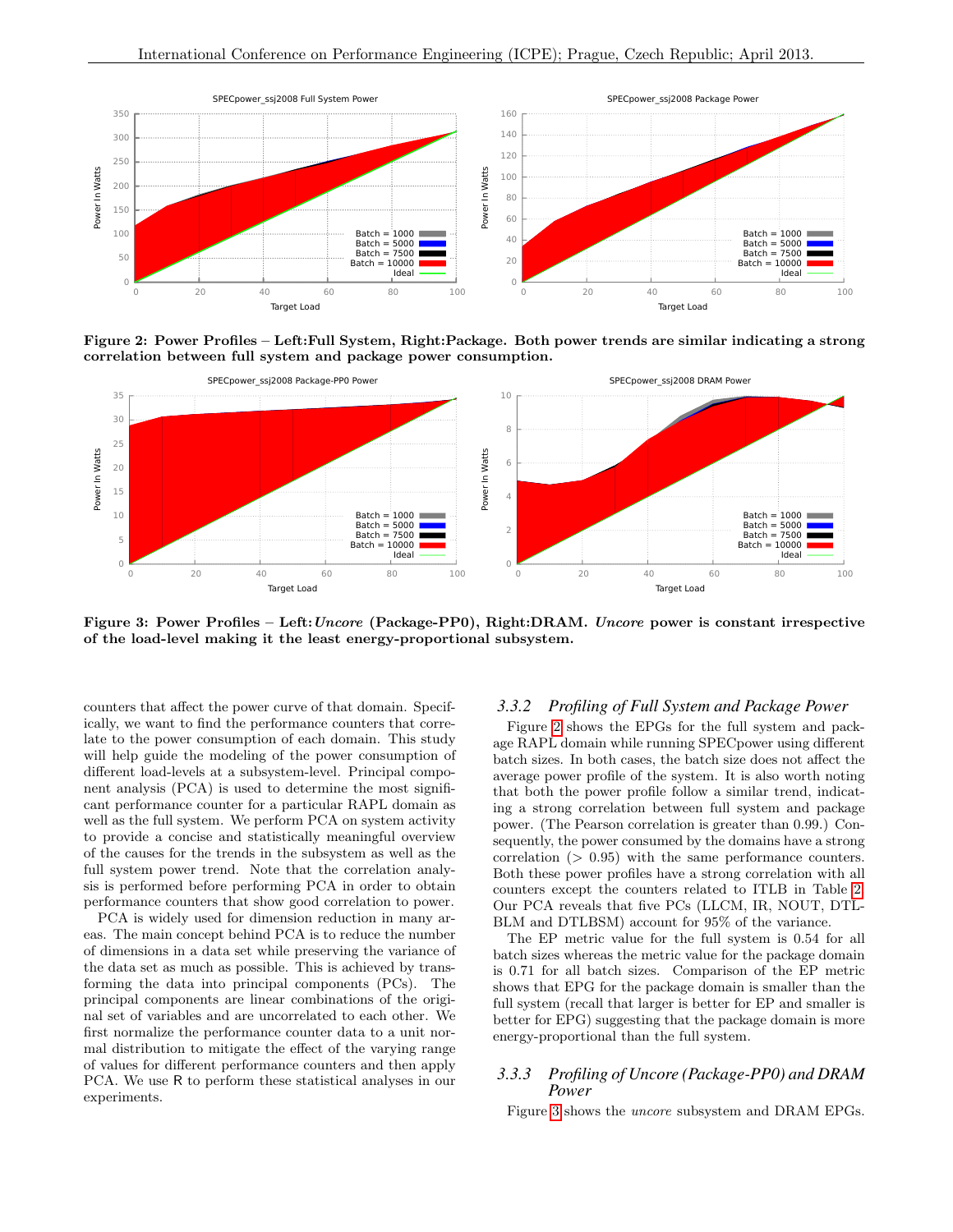

<span id="page-5-0"></span>Figure 4: Power Plane 0 (PP0) Power Profile. PP0 subsystem has the smallest EPG making it the most energy-proportional subsystem.

The counters, except the ones related to ITLB and DTLB stores, have a correlation greater than 0.80 with the power consumption of the uncore subsystem. Our PCA revealed that four PCs (IR, NOUT, DTLBLM and LLCM) account for 83% of the variance. Our analysis reveals that the counters in Table [2](#page-3-2) are insufficient to model the power consumption of uncore subsystem. We intend to look at uncore performance counters [\[2\]](#page-11-7) exposed in the Sandy Bridge server platforms to uncover performance counters with better correlation in the future.

The uncore subsystem power remains almost constant, irrespective of the percentage of the load-level with an EP metric value of 0.17. The uncore subsystem has the greatest EPG, and as a result, exhibits the worst power consumption trend among the full system and RAPL domains from the perspective of energy-proportional power scaling.

Interestingly, the DRAM domain consumed a maximum average power of only 10 watts (i.e., 5 watts per socket). The performance counters related to LLC, DTLB, instructions retired and outstanding bus requests have a correlation greater than 0.91 with the power consumed by DRAM. Four PCs (LLCM, IR, DTLBLM and NOUT) retain 91% of the variance. The DRAM domain's value for the EP metric is 0.47. The SPECpower benchmark only consumes a maximum of 10 watts for the DRAM domain. Moreover, the benchmark consistently consumes its maximum power for the DRAM domain at 70% workload for all batches.

#### *3.3.4 Profiling of the Power Plane 0 (PP0) Power*

Figure [4](#page-5-0) represents the EPG of PP0 domain. Similar to other domains, the batch size does not affect the average power consumption of the domain. All counters, except the ones related to ITLB and LLC, have strong correlation with the power profile of this domain. Four PCs (IR, NOUT, DTLBLM and DTLBSM) account for 97% of all variance. PP0 is the most energy proportional subsystem with an EP metric value of 0.86 across all batches. Interestingly, the idle power consumption of PP0 domain is 5.27 watts. The PP0 domain has the least EPG and exhibits near energyproportional power scaling.

## 3.4 An Analysis of Subsystem-Level Instantaneous Power Consumption

Here we present our results for the instantaneous power

profile analysis of the SPECpower benchmark. Our main goal is to visualize the opportunities for power limiting under different time windows while consuming power proportional to the load-level. We collected instantaneous power profile for three load-levels (50%, 60%, and 70%) and four different batch sizes of SPECpower using a loadable kernel module. The resolution of our power profile is limited to 5 milliseconds (ms). Our instrumentation had negligible impact on the power and performance of the SPECpower benchmark.

#### *3.4.1 Methodology*

Figures [5,](#page-6-0) [6,](#page-6-1) and [7](#page-6-2) present the results on the instantaneous power profile analysis of SPECpower. These plots describe the opportunity for power limiting under different time windows while consuming power proportional to the load-level. The x-axes in the graphs is the resolution of time for which we profile the instantaneous power. The y-axes represents the ratio of number of instances for which the instantaneous power was greater than ideal "energy-proportional" power consumption[7](#page-5-1) and the total number of instances for that time resolution. Henceforth, we refer to the ideal power consumption for a load-level as LL% of peak power. As an example, in Figure [5](#page-6-0) at 50 ms resolution using 1000 as batch size, the instantaneous power was over ideal energyproportional power consumption for 99.58, 97.25 and 93.25 percent of the total instances for 50%, 60%, and 70% loadlevels, respectively.

When considering energy-proportional operation, performance is a implicit metric. Consequently, we are interested in time resolutions that will allow us to achieve energyproportional operation with minimal or no impact on performance. These graphs can be used to determine the time window(s) useful to limit the power consumption for a certain batch size and load-level to achieve energy proportional operation. Note that we restrict our analysis to 50, 60 and 70% load-level for simplicity. However, our methodology is applicable to all batch sizes and load-levels.

#### *3.4.2 Results*

Package: Figure [5](#page-6-0) presents the results for the instantaneous power profile analysis of the package RAPL domain. The workload consumes more than LL% of peak power over  $95\%$  of the execution time with batch size  $= 1000$  at a resolution greater than 100 ms for all load-levels. This limits the opportunity to limit the power to achieve energyproportional operation at time windows greater than 100 ms. However, increasing the batch size of SPECpower improves the opportunity to apply power limiting at larger time resolution. We also observe that this improvement is greater for higher load-levels. For example at 100-ms resolution, the workload consumes more than LL% of peak power for 99.83%, 99.66% and 96.16% of the total instances for 50%, 60%, and 70% load-levels with 1,000 as batch size, whereas only 96.16% to 97.16%, 92.00% of the total instances consume more than LL% of peak power when using 10,000 as batch size.

PP0: Figure [6](#page-6-1) presents the results for the instantaneous power profile analysis of the PP0 RAPL domain. In general, PP0 provides better opportunities for power limiting

<span id="page-5-1"></span><sup>7</sup>For example, consuming 50% and 70% of the power consumed at 100% load-level is considered ideal energyproportional power consumption for 50% and 70% loadlevels respectively.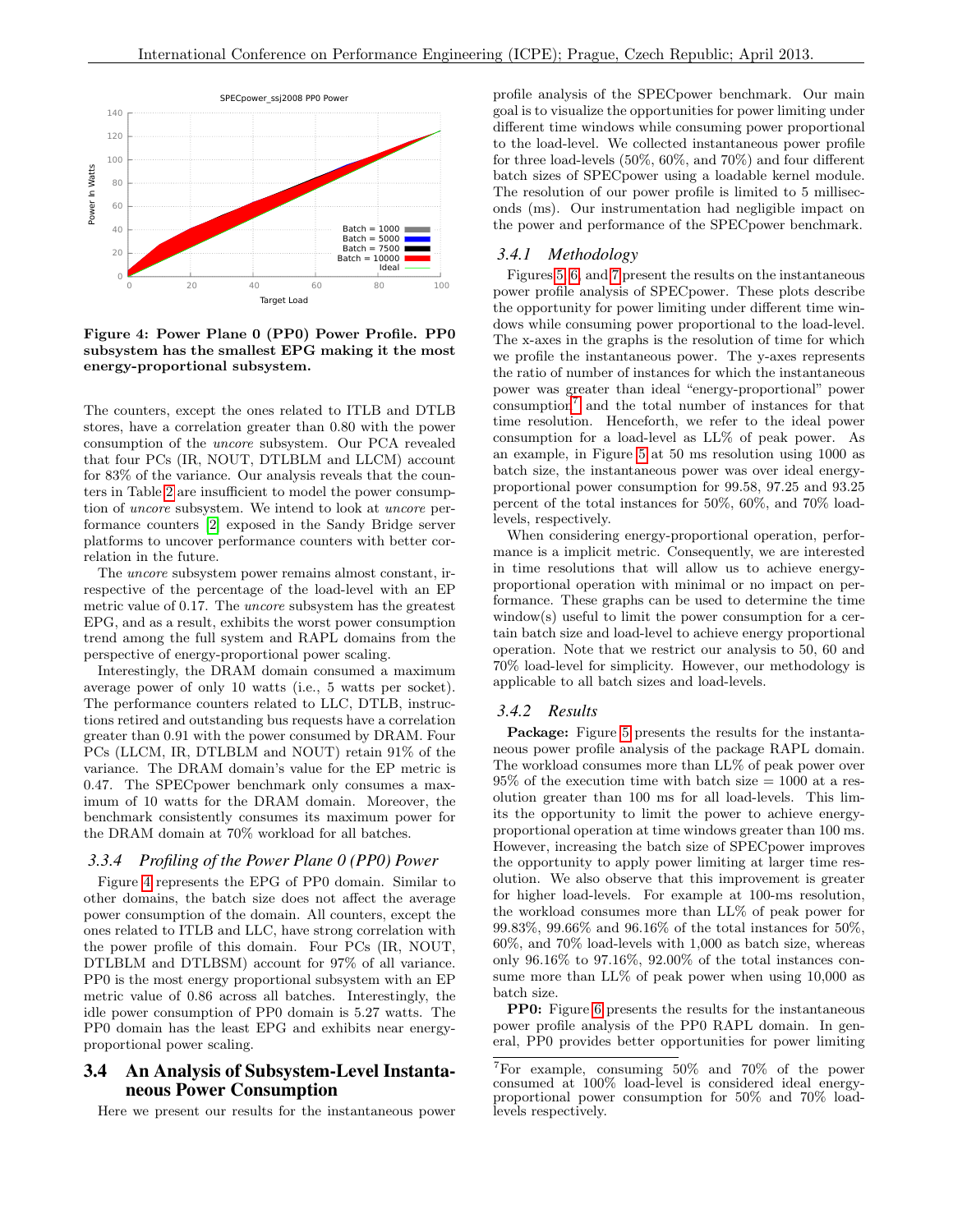

<span id="page-6-0"></span>



<span id="page-6-1"></span>Figure 6: Instantaneous Power Analysis For PP0 Domain



<span id="page-6-2"></span>Figure 7: Instantaneous Power Analysis For DRAM Domain

at different time resolutions when compared to the package domain. This is expected as the uncore subsystem consumed almost constant power, irrespective of the load-level, as discussed in Section [3.3.3.](#page-4-2) Even using a batch size of 1,000, there are significant opportunities to limit power to LL% of peak power at granularities less 250 ms for 60% and 70% load-levels. Similar to the package domain, increasing the batch size improves the opportunity to limit power at larger resolution. However, the improvement is greater when compared to the package domain. For example at 100-ms

resolution, the workload consumes more than LL% of peak power for 92.83%, 80.33% and 72.33% of the total instances for 50%, 60%, and 70% load-levels with 1,000 as the batch size, whereas only 79.00%, 70.33%, and 52.66% of the total instances consume more than LL% of peak power when using 10,000 as the batch size.

DRAM: Figure [7](#page-6-2) shows the results for the instantaneous power profile analysis of the DRAM RAPL domain. In contrast to the package and PP0 RAPL domains, the opportunity for power limiting at larger time resolutions occurs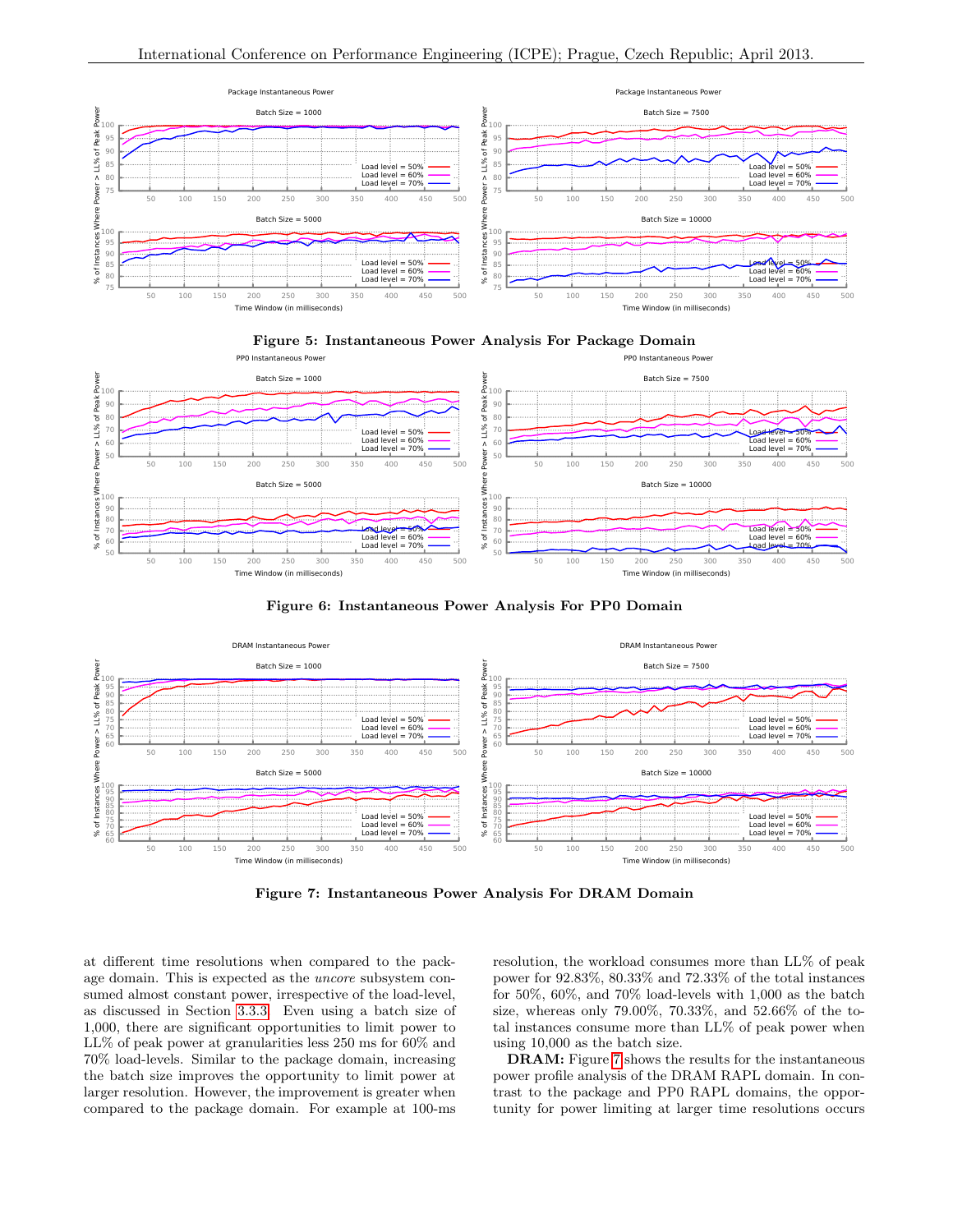

#### Full System Power Under Power Limit

<span id="page-7-1"></span>Figure 8: Power Consumption Under Power Limit

more at lower load-levels. We observe that for 60% and 70% load-levels, approximately 90% of the total instances consume more than LL% of peak power for all different batch sizes. This shows that the opportunity to achieve energy-proportional DRAM operation for these load-levels through power limiting is limited. However, 50% load-level is amenable to power limiting. Similar to the Package and PP0 domains, increasing the batch size allows power limiting even at larger time resolutions. However, the improvement is better for lower load-levels, i.e., 50% load-level has more opportunity for power limiting than 60% or 70% load-levels.

## <span id="page-7-0"></span>4. IMPACT OF POWER LIMITING ON SPECPOWER

In this section, we discuss the effects of power limiting on

the performance and power of SPECpower. Specifically, we leverage the RAPL interfaces and analyze whether energyproportional operation can be achieved. While we are not able to achieve energy proportionality at full system-level, RAPL power limiting can be used to improve energy efficiency without performance degradation. In addition, we are able to achieve energy-proportional operation or better at package- and memory-level (the subsystems over which we have power limiting control) for the load-levels discussed.

## 4.1 Methodology

We run 50%, 60%, and 70% load-levels of SPECpower under power limits by manually configuring the power limiting interfaces. We were not able to use the power limiting control for the DRAM domain for SPECpower because the maximum average DRAM power consumption (see Section [3.3.3\)](#page-4-2)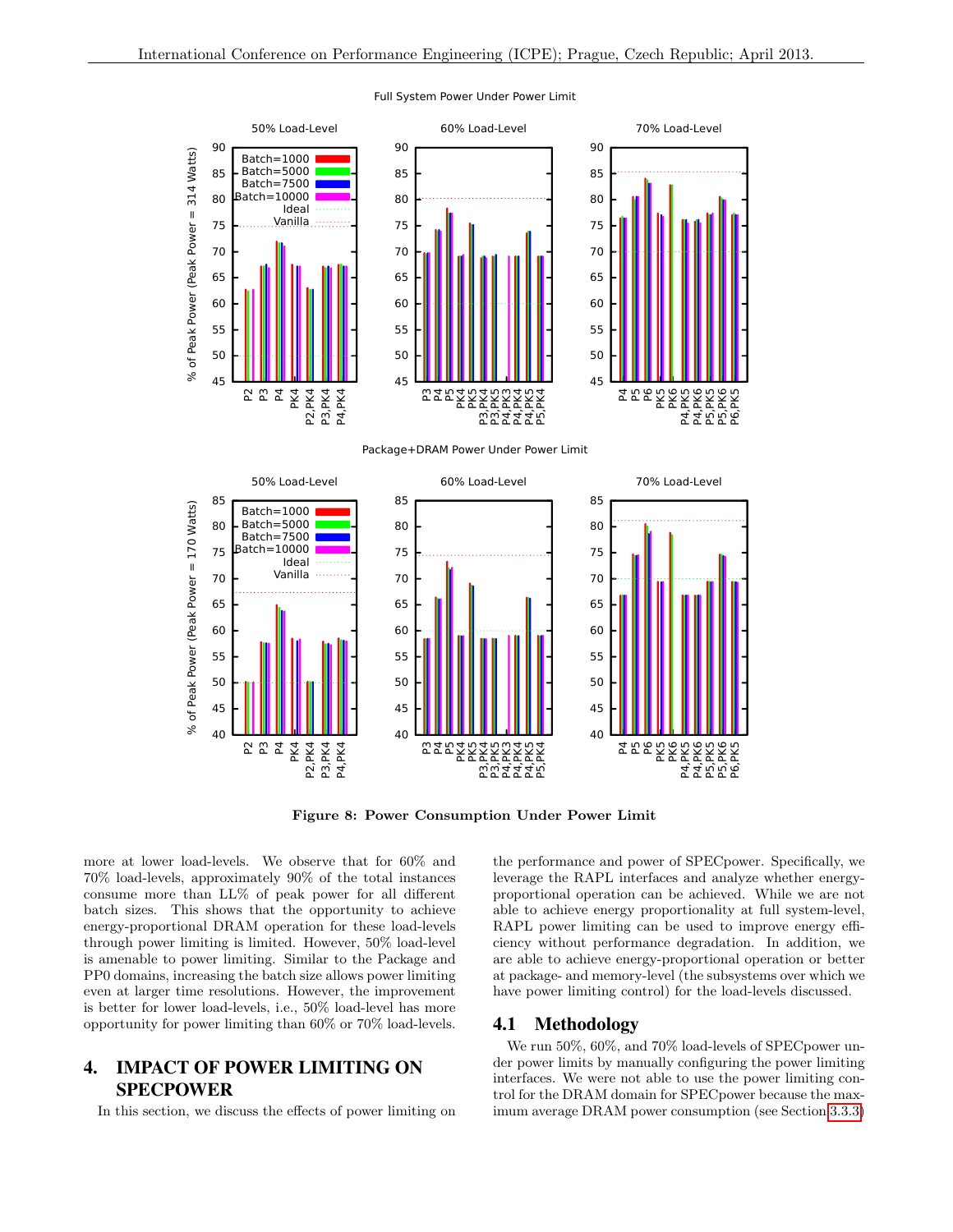

#### Package Power Under Power Limit

<span id="page-8-1"></span>Figure 9: Power Consumption Under Power Limit

is less than the allowed minimum power consumption for the DRAM domain (see Section [2.2.4\)](#page-2-3). Experiments specifying relevant power consumption limits for the DRAM domain for SPECpower resulted in no effect on power. As a result, our experiments will focus only on limiting the power consumption of the Package and PP0 RAPL domains. We manually limit the power consumption of these domains to different values of power for different load-levels, as shown in Table [3.](#page-8-0)

### 4.2 Impact on Power Consumption

Figures [8](#page-7-1) and [9](#page-8-1) show the power consumption of SPECpower under power limits for three different load-levels. We present power consumption results for the full system and three subsystems: (1) full system, (2) Package+DRAM (the domains over which we have power limiting control), (3) Package, and

<span id="page-8-0"></span>Table 3: Power Limit Configuration For Each Load-Level (In % of Peak Power For That Domain)

| Load-        | PP0                | Package             |
|--------------|--------------------|---------------------|
| Level/Domain |                    |                     |
| -50          | 20, 30, 40, 50(P1, | 25, 30, 40, 50(PK1, |
|              | P2, P3, P4)        | PK2, PK3, PK4)      |
| -60          | 30, 40, 50, 60(P2, | 30, 40, 50, 60(PK2, |
|              | P3, P4, P5)        | PK3, PK4, PK5)      |
| -70          | 40, 50, 60, 70(P3, | 40, 50, 60, 70(PK3, |
|              | P4, P5, P6)        | PK4, PK5, PK6)      |

(4) PP0. Each plot presents only the configurations from Table [3](#page-8-0) that achieved the particular load-level. For comparison, we also show the average power consumption of the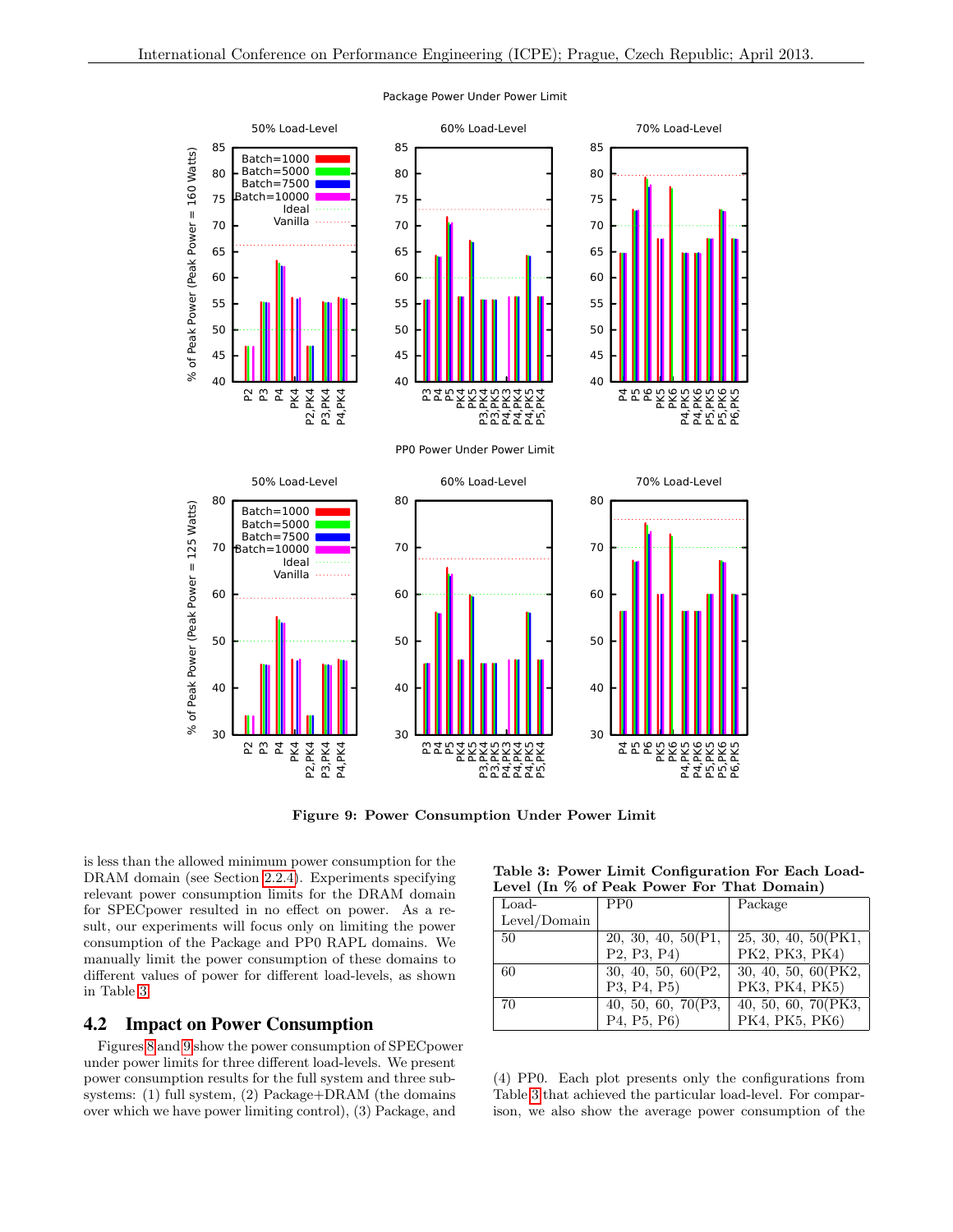subsystem without power bounds (vanilla – red dotted line) and energy-proportional power (ideal – green dotted line). All the results presented in Figures [8](#page-7-1) and [9](#page-8-1) use the smallest time window for power limiting (i.e., 976 microseconds).

We observe that power limiting does not allow us to enable energy-proportional operation at the full system level. We would like to emphasize that the system consumed 37.2% of peak power (i.e., 117 watts) even when idling. However, we achieved moderate power savings at the full system level without any performance degradation by using power limiting. We also observe that the power saving increases with decreased load-level. For example, the best full system power saving achieved at 50% and 70% load-level are 13% and 9% over the vanilla runs of SPECpower, respectively.

We achieved energy-proportional operation at the PKG+ DRAM, PKG, and PP0 RAPL domain levels for all loadlevels. Power limiting in the PP0 RAPL domain is the best possible mechanism to achieve energy-proportional operation. Interestingly, the combination of a PP0 power limit and package power limit always consumed approximately the same power as a corresponding run with only the PP0 power limit. Our power-limiting experiments with only the package domain revealed that approximately 98.5% of the power savings came from the PP0 domain for all load-levels. The reason for such power profiles was due to the fact that the uncore consumes almost constant power, irrespective of the load-level (see Section [3.3.3\)](#page-4-2). As such, we conclude that better mechanisms are needed to control the power consumption of the *uncore* subsystem [\[2\]](#page-11-7).

#### 4.3 Impact on Response Time

The response time in workloads such as SPECpower can greatly impact user experience. In this section, we measure the impact of power limiting on per-transaction response time. The response time can vary widely even if the throughput (i.e., load-level) is maintained. The arrival time, wait time, and total response time of batches in a run can be logged by setting the *input.scheduler.log\_arrival\_rates* to true. We are interested in the total response time (wait  $+$ execution time) as it is directly related to the performance seen by a user.

Figure [10](#page-9-0) shows the average slowdown on per-transaction response time of three different load-levels and four different batch sizes under a power limit. The slowdown is defined as the ratio of response time under the power limit and the response time of a vanilla run. As expected, the response time varies widely within a given load-level. PP0 power limiting gives the best power-performance trade-off; the response time is directly correlated to batch size for all load-levels. For larger batch sizes, the response time for SPECpower decreases. The response time with batch size of 1,000 worsens as we use package power limiting. We also observe that power limiting can have drastic effects on the response time for different batch sizes. Determining the *right* power limit to achieve a certain load-level with acceptable per-transaction response time is an avenue for future work.

## 4.4 Impact on Energy Efficiency

As discussed earlier, SPECpower is a power and performance benchmark with ssj\_ops/watt (i.e., performance-topower ratio) as the main metric of interest. Figure [11](#page-9-1) depicts the energy efficiency improvement under power limits. The improvement is computed as the ratio of the difference



<span id="page-9-0"></span>Figure 10: Response Time Under Power Limit



<span id="page-9-1"></span>Figure 11: Energy Efficiency Improvement Under Power Limit

between the energy efficiency under a power limit and vanilla run (i.e., no power limit) over the efficiency in a vanilla run. We observe that the percentage gain in energy efficiency decreases with increase in load-level. Power limiting enables us to achieve a maximum energy efficiency improvement of 20%, 16%, and 12% at 50%, 60%, and 70% load-levels, respectively. These results show that PP0 power limiting (in isolation) is the best mechanism to achieve better energy efficiency.

## 4.5 Impact of a Power-Limiting Time Window on Response Time

Figure [12](#page-10-2) shows the impact of a power-limiting time window on the per-transaction response time for running SPECpower with a batch size of 5,000 and setting a power limit for PP0 RAPL domain. We show only one batch size and load-level for simplicity. The rest of the batch sizes and load-levels showed similar trends. We emphasize that the average power consumption of SPECpower remains approximately the same for a specified power limit with different power-limiting time windows. There is a huge improvement moving from a  $\sim$ 2ms to a  $\sim$ 4ms time window. In general, increasing the time window improves the response time of SPECpower, though this improvement asymptotes as the size of the window continues to increase.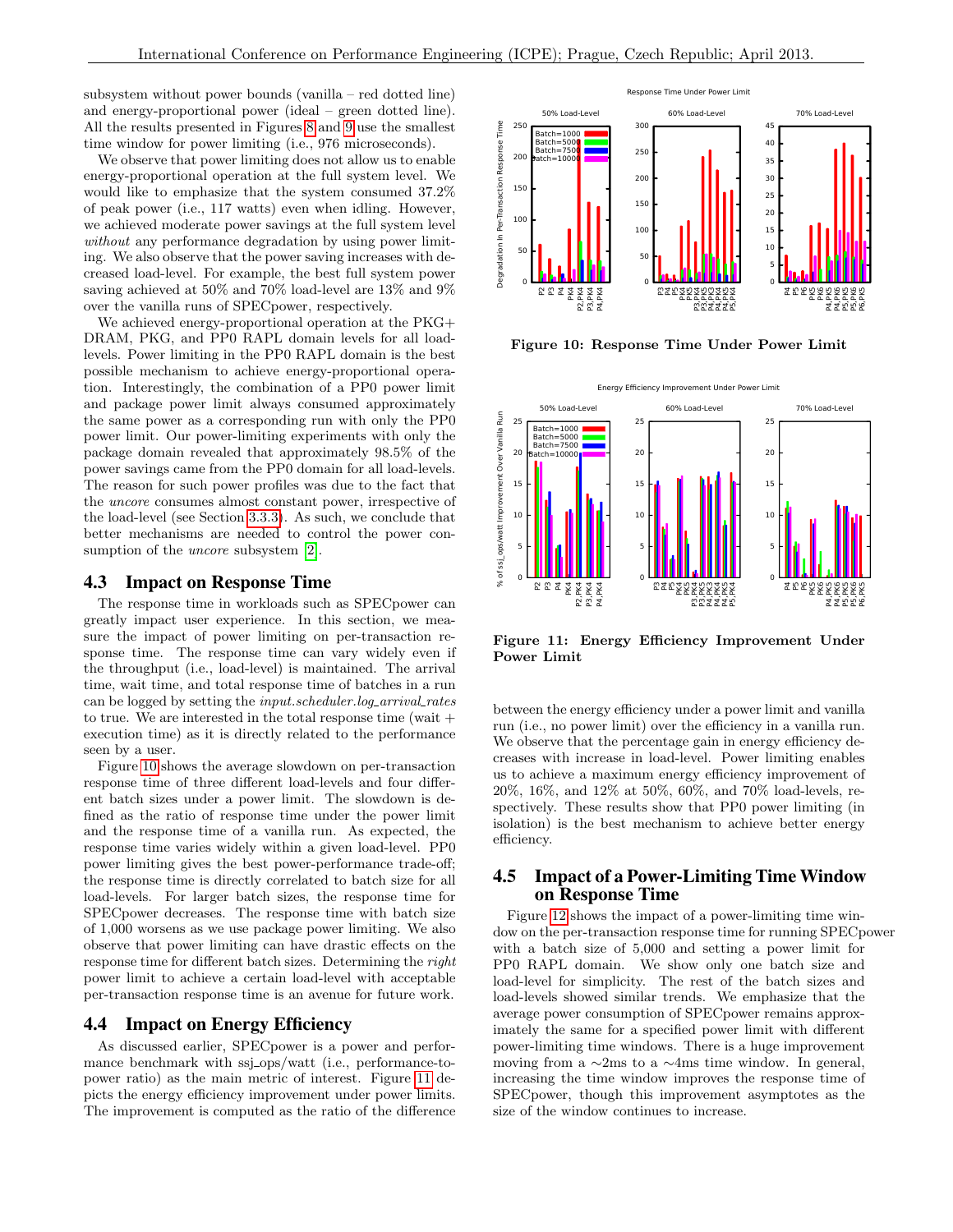

<span id="page-10-2"></span>Figure 12: Impact of a Power-Limiting Time Window on Response Time

#### <span id="page-10-0"></span>5. RELATED WORK

We classify the related work in three categories:  $(1)$  energyproportional operation for enterprise-class workloads, (2) characterization and power analysis of the SPECpower benchmark, and (3) power limiting.

## 5.1 Energy-Proportional Operation For Enterprise Class Workloads

Our work is most related to the work of Meisner et al. [\[22\]](#page-11-19). They characterize online data-intensive services (OLDI) to identify opportunities for power management, design a framework that predicts the performance of OLDI workloads and investigate the power and performance trade-offs using the framework. Our work leverages Intel's RAPL interfaces to characterize the power consumption of SPECpower and analyze whether it is possible to achieve energy-proportional operation on a system.

Fan et al. [\[13\]](#page-11-0) investigate the benefits of energy-proportional systems in improving the efficiency of power provisioning using their power models. They provide evidence that energyproportional systems will enable improved power-capping at the data-center level. In contrast, we look at leveraging the power-capping mechanism to achieve energy-proportional operation for SPECpower.

Tolia et al. [\[28\]](#page-11-20) proposed that by migrating workloads from under-utilized systems to other systems and turning the under-utilized systems off, energy proportionality can be approximated at an ensemble-level (i.e., for a group of nodes or rack-level). They used virtual machine (VM) migration as a software mechanism to move workloads off of under-utilized systems. In this paper, we use user-defined and hardware-enforced power limiting to achieve energyproportional systems at the node-level.

## 5.2 Charecterization and Power Analysis of **SPECpower**

Fanara et al. [\[14\]](#page-11-21) and Lange [\[20\]](#page-11-22) comment on the design and development of the SPECpower benchmark. An overview of the workload, its behavior, and detailed characterization of the SPECpower benchmark under different load-levels is described in [\[17\]](#page-11-23). Our goal in this paper is to characterize SPECpower to provide insights into the opportunities for power management for an enterprise-class server workload.

Hsu et al. [\[19\]](#page-11-24) defined accurate and portable power models that capture the linearity of the power curve under different load-levels of SPECpower. Varsamopoulos et al. [\[29\]](#page-11-25) proposed the idle-to-power ratio (IDR) and linear deviation ratio (LDR) metrics, analyzed a large number of SPECpower results, and provided insights into server provisioning. Similarly, Ryckbosch et al. [\[26\]](#page-11-14) proposed the EP metric to quantify the energy proportionality of the system. In this paper, for the first time, we quantify the energy proportionality at a subsystem-level using the on-chip energy meters exposed through RAPL. We also characterize the instantaneous power profile at different load levels of SPECpower.

#### 5.3 Power Limiting

Several mechanisms to cap the power consumption of the system have been studied [\[11,](#page-11-26) [16\]](#page-11-27). However, we study the use of RAPL power limiting which is hardware-enforced in this paper. David et al. [\[12\]](#page-11-5) proposed RAPL and evaluated RAPL for the memory sub-system. They present a model that accurately predicts the power consumed by the DIMMs and use RAPL to cap the power consumption. Rountree et al. [\[24\]](#page-11-28) use RAPL power limiting to study the behavior of performance for benchmarks in the NAS parallel benchmark suite. Specifically, they are interested in the performance of various compute nodes under a power bound. Weaver et al. [\[30\]](#page-11-29) have have exposed RAPL energy meters through PAPI. We use RAPL interfaces to achieve energyproportional operation for SPECpower benchmark and to the best of our knowledge, there is no previous study on using RAPL interfaces for enterprise class server workloads.

## <span id="page-10-1"></span>6. CONCLUSION

The management of power and energy is a key issue for data centers. Efficient power management of enterprise-class server workloads have the potential to greatly reduce energyrelated costs and facilitate efficient power provisioning.

Energy proportionality holds the potential to significantly improve the energy efficiency of data centers. Consequently, in this paper, we investigate the potential of achieving energy proportionality for SPECpower benchmarks using RAPL interfaces. Our study sheds light on the mechanisms for power management of enterprise-class server workloads and the efficacy of RAPL interfaces. We identify the least and most energy-proportional subsystem using the on-chip energy meters. Performance counter traces are collected to identify which events have strong correlation with power consumption at a subsystem-level. We also characterize the instantaneous power profile of SPECpower and identify the time resolutions at which there is opportunity to limit the power consumption of the benchmark. We use RAPL power limiting and show that we are able to achieve energyproportional operation (or better) at the subsystem-level.

### 7. ACKNOWLEDGMENTS

The authors would like to thank Ashwin Aji, Vedvyas Duggirala, and Hari Pyla for their consultation and the anonymous reviewers for their feedback. This work was supported in part by a gift and equipment donation from Supermicro.